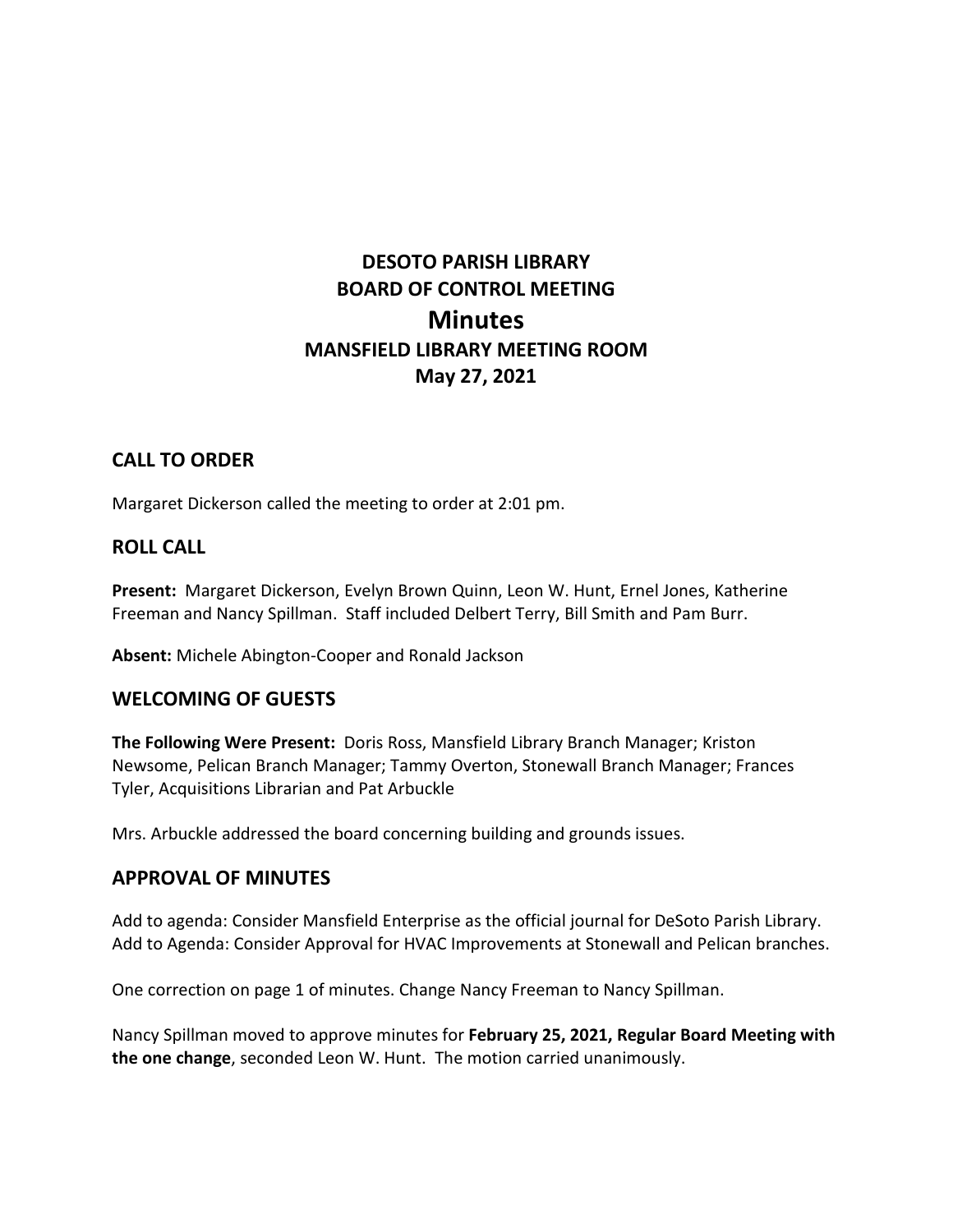# **REPORT OF FINANCES**

#### **Consider Approval of Expenditures from February 13, 2021 to May 7, 2021**

Ernel Jones moved to approve expenditures, seconded by Evelyn Quinn. The motion carried unanimously.

## **NEW BUSINESS**

### **1. Consider Mansfield Enterprise as the official journal for DeSoto Parish Library.**

Katherine Freeman moved to approve the Mansfield Enterprise as the official Journal of the DeSoto Parish Library, seconded by Leon W. Hunt. The motion carried unanimously.

#### **2. Consider Approval for Auditor (Dees, Gardner) for 2020 DeSoto Parish Library Financials**

Motion made Evelyn Quinn to approve Auditor (Dees, Gardner) for 2020 DeSoto Parish Library Financials, seconded by Katherine Freeman. The motion carried unanimously.

#### **3. Consider Approval for Employment Leave Statement**

Katherine Freeman moved to approve the Employment Leave Statement, seconded by Evelyn Quinn. The motion carried unanimously.

### **4. Consider Approval for DeSoto Parish Library Marketing Plan 2021-2022.**

Motion made by Katherine Freeman to approve the DeSoto Parish Library marketing plan for 2021-2022, seconded by Nancy Spillman. The motion carried unanimously.

### **5. Consider Approval for In-Service Training (August-September)**

Leon W. Hunt moved to approve In-Service Training days at each library location, seconded by Ernel Jones. The motion carried unanimously.

### **6. Consider Approval for HVAC Improvements at Stonewall and Pelican branches.**

Nancy Spillman moved to purchase a new A/C Unit in Pelican and repair the A/C unit in Stonewall, seconded by Leon W. Hunt. The motion carried unanimously.